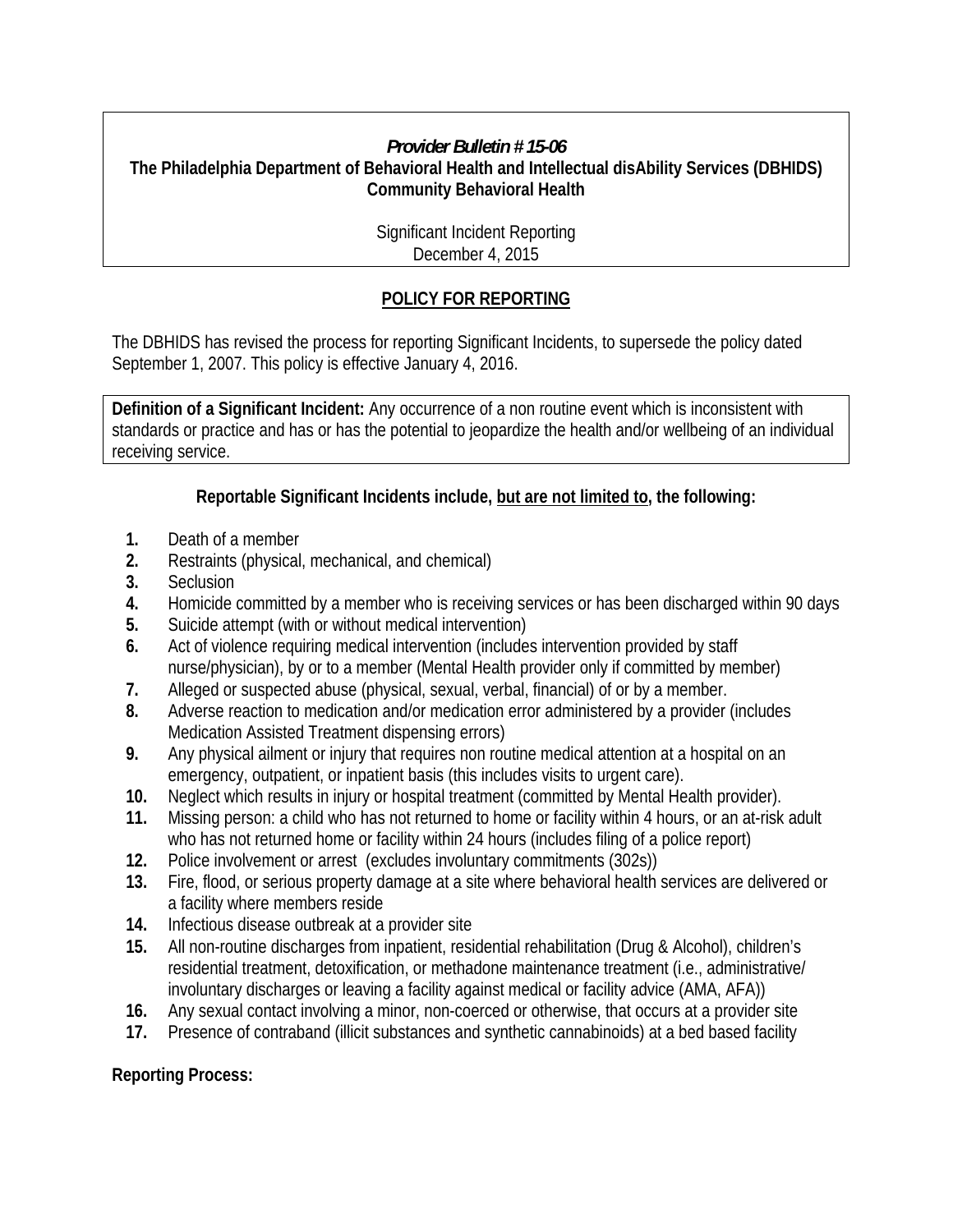- **1.** A copy of all reportable incidents must be faxed to the Quality Management Department at (215) 413-7132 on the attached Significant Incident Report form within 24 hours of an incidents' occurrence or upon notification of an incidents' occurrence. **All Significant Incident Report forms must indicate the Provider Number in Section 7.**
	- Reports of children who have not returned home or to the facility within 4 hours must be reported immediately.

**EXCEPTION**: All Long Term Structured Facilities (LTSR) and Community Residential Rehabilitation programs (CRR) will only enter the reportable incident into the Home and Community Services Information System (HCSIS) within 24 hours of the occurrence.

- **2.** Any death which occurs at a provider facility must be immediately reported to the CBH's Psychiatric Emergency Services (PES) line. The PES line can be contacted at (215) 413-7171.
- **3.** When an internal investigation is warranted, the provider must submit a copy of the investigative report to CBH within 14 days of the incident. Investigative reports must clearly document how the incident was investigated and the findings of the investigation, including any corrective actions taken to prevent further occurrence. Investigative reports may be faxed to the Quality Management Department at (215) 413-7132 or mailed to:

Community Behavioral Health Quality Management Department 801 Market Street, 7th Floor Philadelphia PA 19017

**NOTE:** If an investigation is not completed within the designated 14 days, the provider must notify the Quality Management Department of the investigation status, including preliminary findings, and a projected investigation completion date.

- **4.** Incidents involving alleged physical abuse, sexual abuse, and/or neglect of children must be reported to the Pennsylvania Department of Human Services (PA DHS). Providers are mandated by the PA DHS to report incidents directly by calling the Commonwealth's Childline at (800) 932- 0313 or submitting the information via the online portal, https://www.compass.state.pa.us/cwis/public/home.
- **5.** Providers must submit the PA DHS notification letter (indicated/unfounded) to the Quality Management Department upon receipt. If the provider has not received a notification letter, but has received a verbal communication from the PA DHS, provider must notify the Quality Management Department of the date the verbal determination was provided and the name of the investigator providing the verbal determination. If an allegation is deemed indicated or a Licensing/Approval/Registration Inspection Summary Violation is issued the provider must submit a copy of the Licensing/Approval/Registration Inspection Summary Violation and the corresponding Corrective Action Plan submitted to the PA DHS.
- **6.** Incidents involving alleged physical abuse, sexual abuse, and/or neglect of an adult between 18 and 59 years old, who has a physical or mental impairment that substantially limits one or more major life activities, must be reported to the PA DHS. Providers are mandated by the PA DHS to